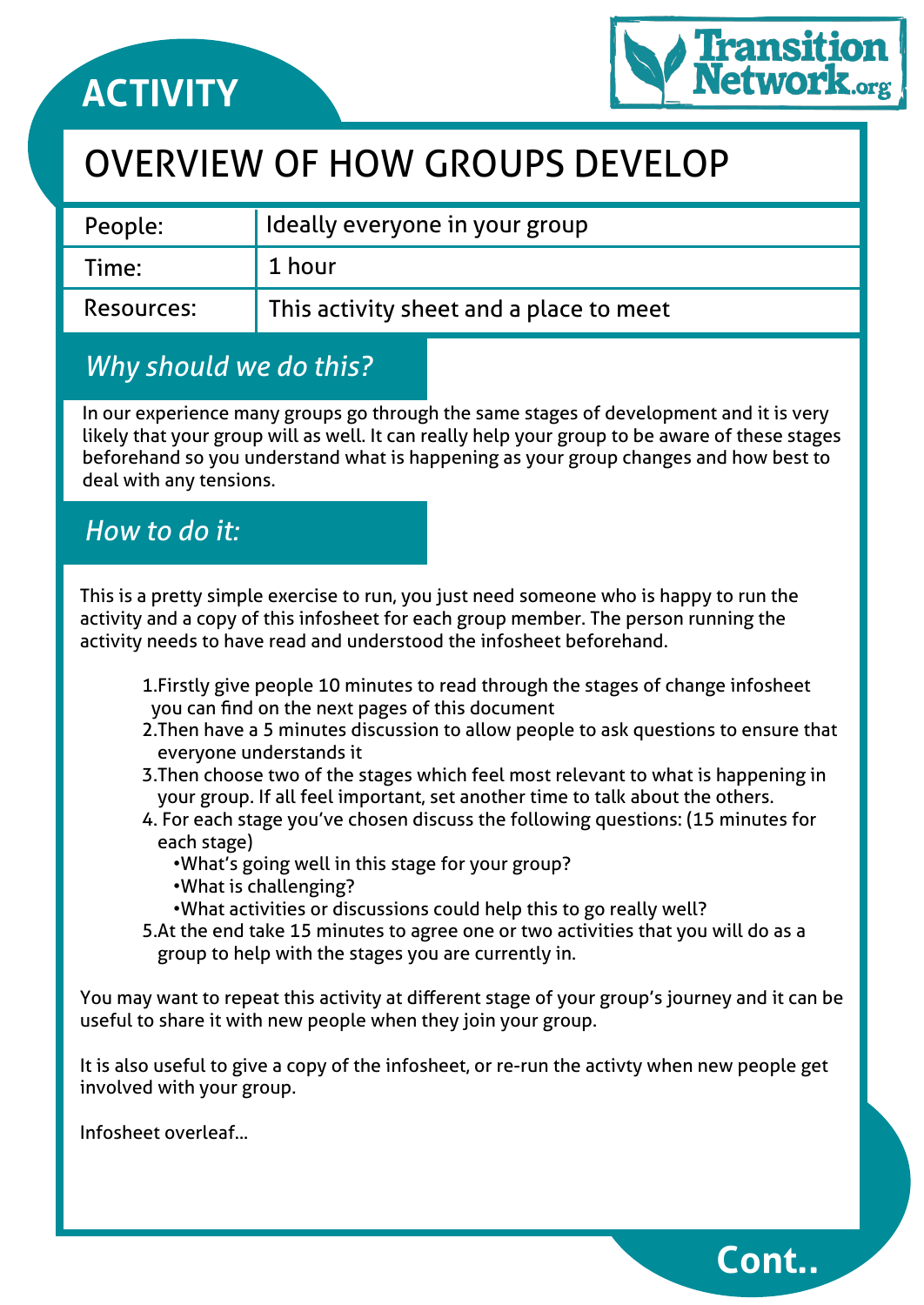

### Infosheet: How groups develop

All groups tend to go through the following stages:

- •Forming
- •Storming
- •Norming
- •Performing
- •And a fifth, when a group comes to an end, of Mourning

All of these stages have possibilities and challenges. It is good to understand that they are common to most groups and it isn't that your group is failing in anyway. In fact it is a natural part of group development and you can progress through them positively by:

- •Developing shared aims that help you all pull together
- •Working out how to carry out activities successfully
- •Building trust with each other
- •Developing the best way to work together effectively in a way that is enjoyable
- •Understanding how best to overcome challenges

Groups can move back and forth between different stages as you take on new tasks, or new people get involved. There is no set order to these stages, and you may find you are in more than one at once! Understanding these stages helps you to view what can feel confusing, upsetting or destructive in meetings as a necessary part of successful group life.

The following outlines the stages in more detail, if you have been involved in groups before you may recognise some of these stages.

### Stage 1: Forming: "We are all on our best behaviour!"

In the forming stage you come together with others to form a new group.

There are three main areas of group life that need considering:

- •What's the purpose of the group and what are we here to do?
- •How will we work together what structures will give clarity and form to our work?
- •Who's here how will we have fun, trust and care about each other?

If possible give each one some attention as soon as you begin as this can help your group start off in a good place. See the other activities in our healthy groups section to help with this here: http://transitionnetwork.org/do-transition/starting-transition/7-essentialingredients/healthy-groups/

At the start people can be unsure of the culture of the group so, often:

- •Behaviour may be driven by a desire to be accepted by the others so people tend to agree if possible
- •Group members may behave quite independently
- •People focus on being busy with routines, such as group organization, who does what, when to meet each other, etc.
- •Individuals are gathering information and impressions about each other, the scope of the task and how to approach it

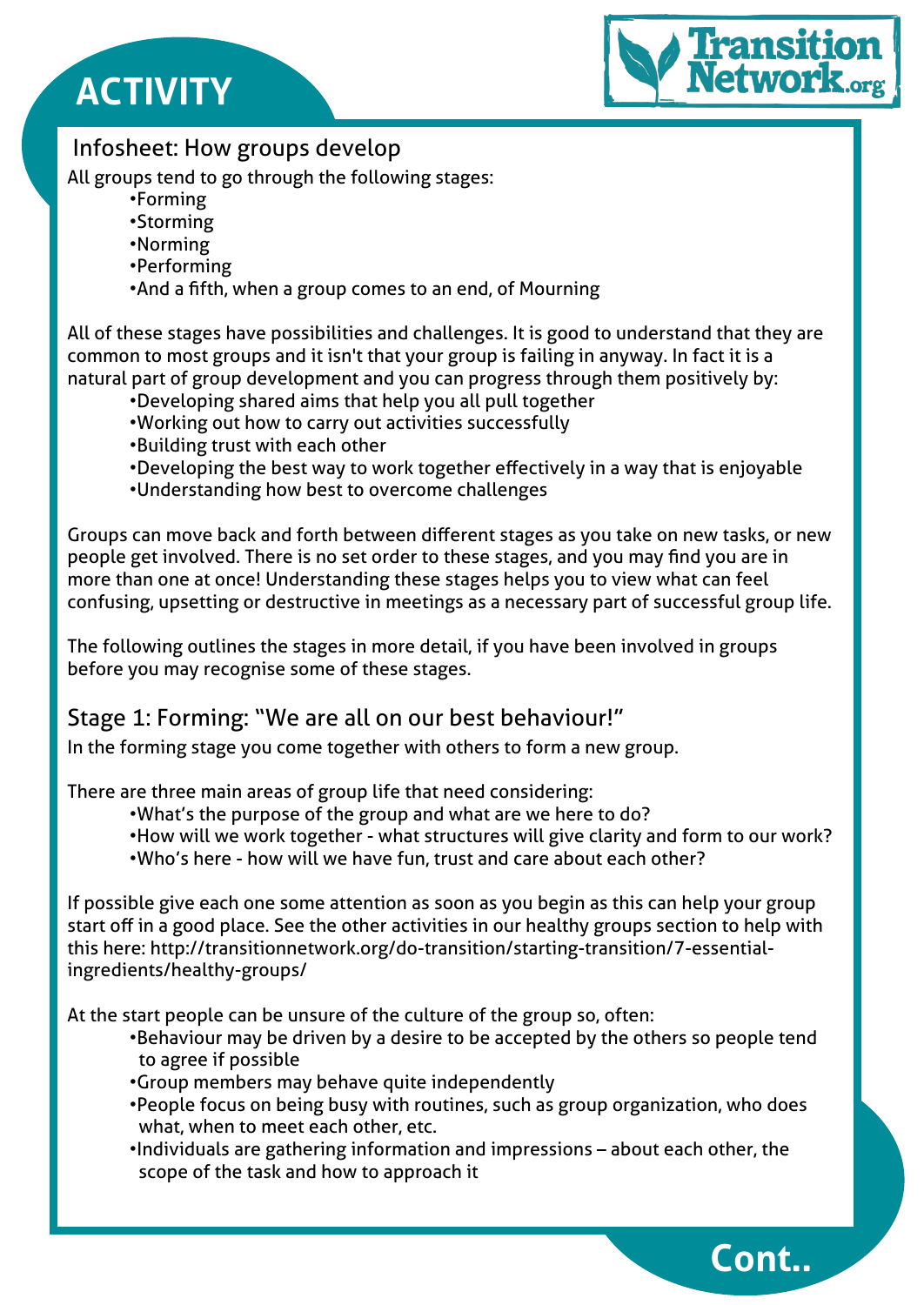

We all behave like this to a degree and it can feel so natural that we often don't even realise we are doing it.

This stage can feel comfortable and we feel very positive about how wonderful our group is. We may look at other groups and can't believe why people have ever moaned about being involved in groups as it all seems so easy. In reality, this paradise only exists because differences or disagreements are still out of sight.

Here are some things that help your group to go through this stage in a positive way:

- •Take time to find out why each person is here, and create group aims or objectives which include everyone's vision, this helps you all to have a shared sense of purpose
- •Get to know each other more deeply than in the first introductions
- •Use Inner Transition exercises to find out what people care about, what they're like under stress, how the group can help each person to contribute and grow
- •Agree structures that help the group to work well, for your group and your meetings
- •Create group agreements about how you want to work together, particularly around decision making
- •It's important to recognise that these things take time, and there may be a pressure to start doing stuff really quickly
- •Can you find some simple things to do early on so you get the feeling of achieving things and figuring out how to work together, as well as giving time to creating clear agreements for how to work together?

Giving attention in the forming stage to all the aspects of group life - what we do, how we work, and getting to know each other - creates a sound foundation for your group to be able deal with the later stages.

### Storming - "We all have different ideas on what should happen"

In the storming stage, there is enough trust for people in the group to disagree with and challenge each other. For people who don't like conflict this can feel uncomfortable, but it's a good sign that there's enough safety for people to be more honest. This stage is necessary to the growth of your group, but is often where groups fail as people feel like the group is falling apart, where in fact it is working out how operate.

The storming stage can often have the following features:

- •Tension, struggle and sometimes arguments occur
- •People who have taken on responsibility or leadership roles are challenged
- •Different ideas compete for consideration
- •It can be contentious, uncomfortable and upsetting to members of the group who don't like conflict

Handled well, this stage can help your group to develop a much greater level of self confidence and trust in each other. Weathering the storm together creates a sense of resilience - that we can meet challenges and stay together.

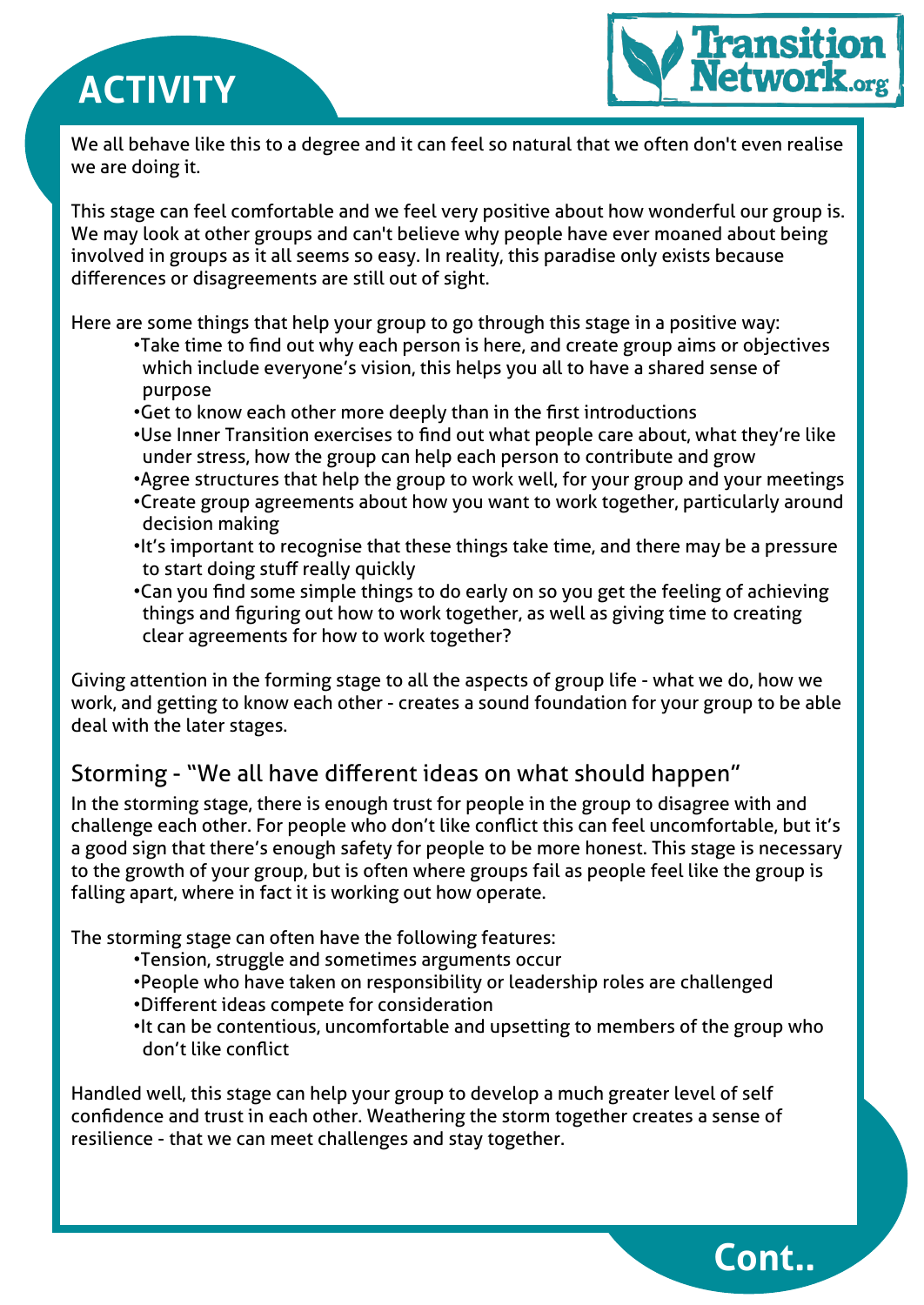

The following tools and practices can really help your group to get through this stage successfully, it really helps if you have a good facilitator and that the group agrees and understands why these things are important:

- •Create an atmosphere where each person can share their opinions and views without being interrupted
- •It can help to go round the whole group hearing views about an issue so the discussion doesn't become an argument between a few people
- •The person facilitating the discussion needs to be neutral in relation to any issues where there's a disagreement - if they take a side it's like pouring petrol on the flames!
- •You may want to bring in a skilled facilitator if things are feeling really stuck or charged
- •See if you can come to a shared understanding of what the disagreement is about, it may be that there are structures not yet in place which can simply be sorted out (for example, how decisions, or how the agenda is decided), or it may be more personal and charged
- •Pay attention to how you are communicating, different people express themselves in different ways, slow down the communication, even repeating back what's been said to make sure the whole group hears each statement accurately, it's surprising how much we think we've heard, but haven't!
- •Be patient with each other
- •Keep coming back to your shared purpose and what it means to you this where the group should have unity
- •If you are in a disagreement about purpose that cannot be resolved it may be that some need to leave the group, this often happens in the storming stage, and is OK

This is an excellent time to focus on group building to ensure that people can get to know one another and build the level of trust. Ideally the group addresses issues such as what their shared purpose is, how they will function independently and together, and how responsibility, accountability or leadership will work. This can make it possible for group members to move beyond the "I" issues to the "we" issues that will be worked on in the norming stage. This is all easier to do if you have setup a good foundation in the forming stage.

### Norming - "We work out how to work together"

As you come out of the storming stage this is where the norming stage begins shape how your group will operate into the future.

The group gets clear on its goals and how to make them happen. There may be new decisions made about structures - roles, procedures for meetings like agendas, decisions and chairing. There may be new agreements about how to work together, developing the code of conduct or how to balance the different aspects of group life. This may sound similar to the forming stage, but the crucial difference is that people now feel able to express themselves honestly, as relationships have developed to that level.

It can really help to do some training together - a workshop on how to run meetings, or something where you deepen together such as a Work that Reconnects event. This helps the group to come to shared understandings, and to bond more deeply.

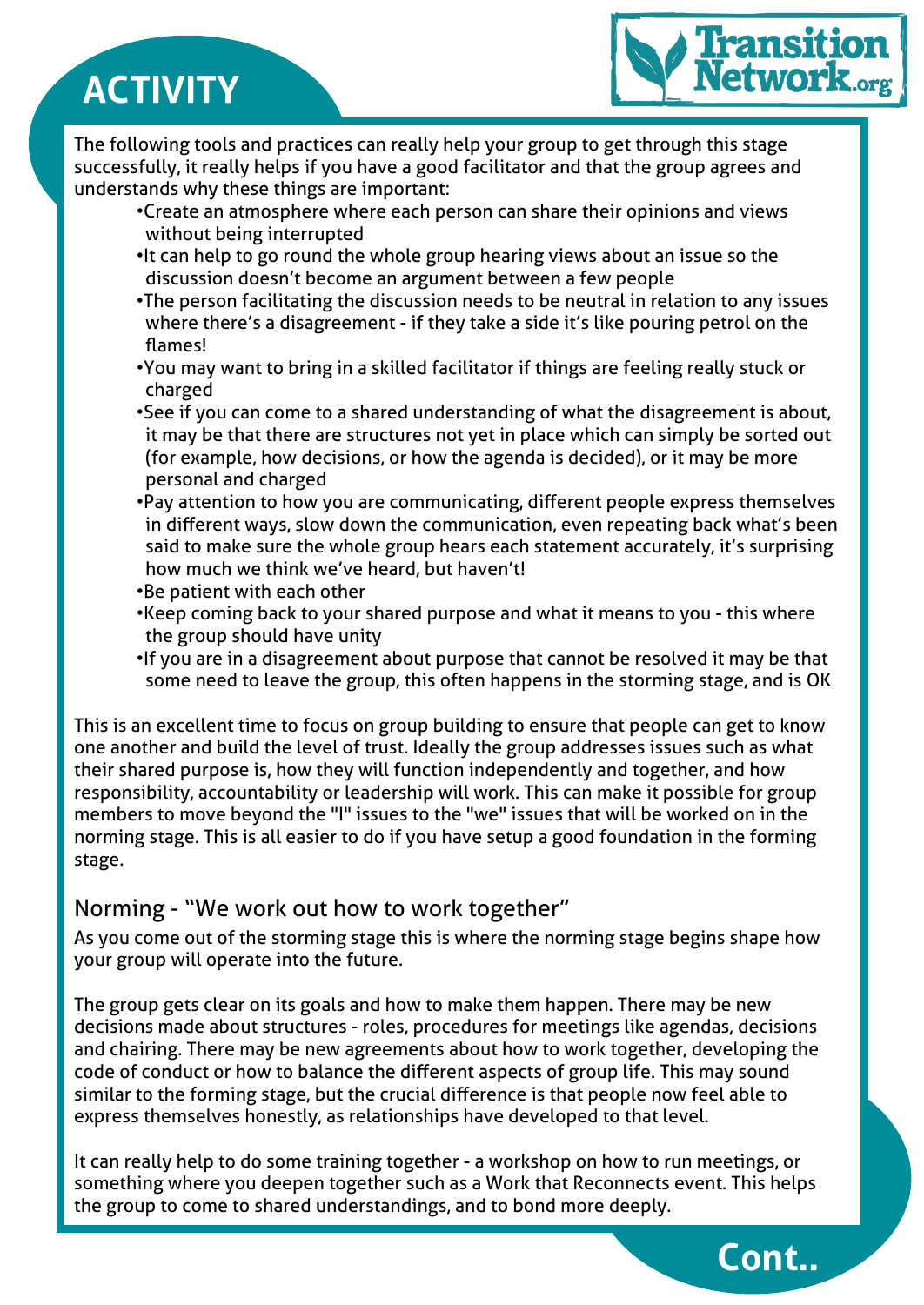

**Cont..**

Some people may have to give up their own ideas and agree with others to make the group function, some people may have left the group. In this stage, all group members move towards sharing the responsibility and commitment to work for the success of the group's goals.

What helps the norming stage to go well?

- •The group becomes clearer about what it's here to do its shared purpose
- •There are more decisions about principles of how to work together to make a respectful and enjoyable feeling to the group
- •Some people may leave if they can't accept the new decisions the group is making
- •Find a way to honour their contribution and wish them well to achieve what they really care about somewhere else
- •There's a feeling of the group coming together, of belonging to something exciting and with possibilities

### Norming and storming warning!

These often happen together - as conflict comes up, new agreements are found that everyone can live with. And as agreements emerge, people find they want something different. It can feel disturbing if you get to somewhere peaceful and then there's more conflict. Usually this is a normal part of a group settling into working together. The key thing is to focus on how to resolve this conflict in a positive way that is acceptable to as many people in your group as possible.

### Performing - "We are effective and get things done easily!"

With good skills, commitment, tolerance and probably some luck, groups go on to reach the performing stage where they:

- •Are competent and motivated, with each person understanding their role and task •Can function as a unit with good communication and understanding of collaboration
- •Make decisions as a group and hold people accountable for their responsibilities
- •Include differences and disagreements in a constructive way as a healthy part of group life
- •Celebrate their achievements together and value the contribution of each person
- •Pay attention to the longer term aims of the group, moving between times of activity and accomplishment, and times of reflection and development

### Repeating the stages

Most groups will go through the stages many time times as new tasks and challenges come up. For example

- •When new members join there will be a new forming stage to include the views of who's joined without losing the valuable work which has gone before
- •As the group grows more competent and confident it will probably want to take on more ambitious tasks - some may be happy with this, and others may prefer the old way
- •Is there a way for everyone to get what they need including by creating a new group?
- •The group may grow beyond its original purpose, and need to evolve its structure